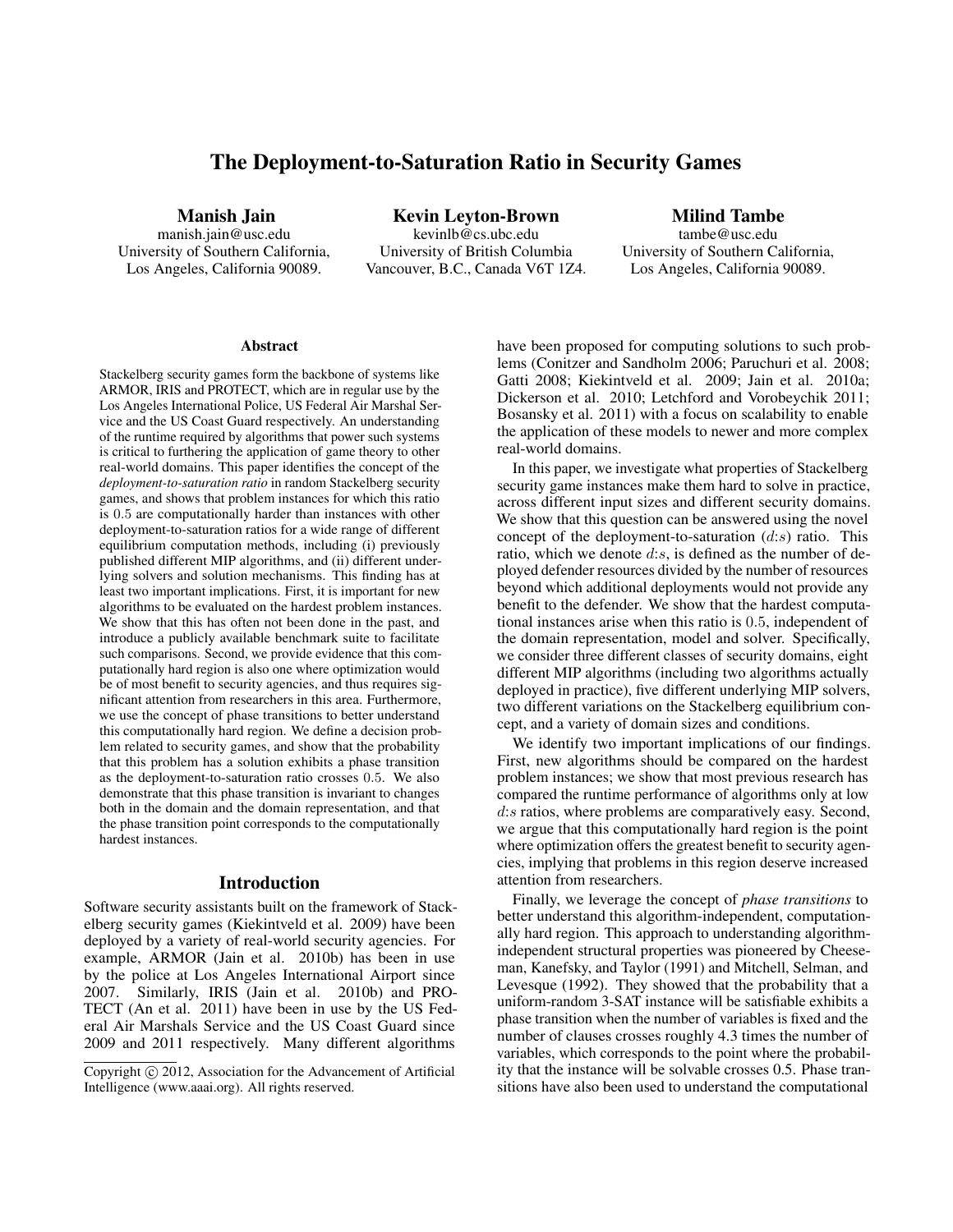

Figure 1: Example security game with two targets and one attacker type.

impact of problem structure in optimization problems, such as MAX-SAT (Slaney and Walsh 2002) and TSP (Gent and Walsh 1996; Frank, Gent, and Walsh 1998). The approach taken in this work is to identify a phase transition in the decision version of the optimization problem (i.e., asking whether or not a solution exists with a given objective function value). We show that security games exhibit a phase transition at  $0.5$ for random Stackelberg security game instances, and that this phase transition corresponds to the computationally hardest instances at the d:s ratio of 0.5.

### Stackelberg Security Games

Stackelberg security games are played between a defender and an attacker, and conform to a leader–follower paradigm (Conitzer and Sandholm 2006; Paruchuri et al. 2008; Kiekintveld et al. 2009). The defender first commits to a mixed strategy, to which the attacker then responds. The actions of the defender correspond to different targets she can protect, and the action space of the attacker is a choice of the targets to attack. With each target four payoff values are associated: reward and penalty to both the defender and the attacker for an unsuccessful and successful attack. Table 1 shows an example Stackelberg security game with 2 targets. The defender is the row player, and the attacker is the column player. In this example, the defender would get a payoff of 5 if she chose to *cover* (i.e., protect) Target 1 and the attacker did attack Target 1.

A Bayesian Stackelberg security game extends the framework to multiple types of attackers, with each such type identified by its own payoff matrix. The defender does not know which attacker type she will face in a given instance, but knows the probability distribution from which the attacker's type is drawn.

A Strong Stackelberg Equilibrium (SSE) is a mixed strategy for the defender that maximizes her expected utility, given that the attacker plays a pure strategy best response to this mixed strategy. A MILP to compute the SSE is given in Problem  $1<sup>1</sup>$  Equation (2) computes the expected defender payoff  $d^{\lambda}$  achieved against attacker of type  $\lambda$  when the defender plays mixed strategy x and the attacker's best response is  $a_j^{\lambda}$ . Similarly, Equations (3), (4), (5) and (8) together guarantee that every attacker type plays a pure strategy best response  $a_j^{\lambda}$  to the defender mixed strategy x. Finally, Equation (6) and (7) ensure that the defender plays a valid mixed

#### Problem 1 (Strong Stackelberg Equilibrium (SSE))

$$
\text{maximize } \sum_{\lambda \in \Lambda} d^{\lambda} p^{\lambda} \tag{1}
$$

$$
d^{\lambda} - \sum_{i} D^{\lambda}(i, j)x_{i} \le (1 - a_{j}^{\lambda})Z \qquad \forall j, \forall \lambda \quad (2)
$$

$$
k^{\lambda} - \sum_{i} A^{\lambda}(i, j)x_{i} \ge 0 \qquad \forall j, \forall \lambda \quad (3)
$$

$$
k^{\lambda} - \sum_{i} A^{\lambda}(i, j)x_{i} \le (1 - a_{j}^{\lambda})Z \qquad \forall j, \forall \lambda \quad (4)
$$

$$
\sum_{j \in J} a_j^{\lambda} = 1 \qquad \forall \lambda \quad (5)
$$

$$
\sum_{i} x_i = 1 \tag{6}
$$

$$
x_i \ge 0 \qquad \forall i \in I \quad (7)
$$

$$
a_j^{\lambda} \in \{0, 1\} \qquad \forall j \in J \quad (8)
$$

| Symbol             | Definition                                                |
|--------------------|-----------------------------------------------------------|
| D                  | Defender                                                  |
| $\overline{A}$     | Attacker                                                  |
| $\Lambda$          | Set of attacker types                                     |
| $\lambda$          | An element of set $\Lambda$                               |
| $p^{\lambda}$      | The probability that type $\lambda$ will be realized      |
| $\mathbf{x}$       | Mixed strategy of $D$                                     |
| $a^{\lambda}$      | Mixed strategy of $A^{\lambda}$                           |
| $D^{\lambda}(i,j)$ | Expected utility of $D$ when playing pure strategy $i$    |
|                    | and when attacker of type $\lambda$ plays pure strategy j |
| $A^{\lambda}(i,j)$ | Expected utility of $A$ when playing pure strategy $i$    |
|                    | and when attacker of type $\lambda$ plays pure strategy j |
| Z                  | Large positive constant                                   |

Table 1: Notation.

strategy x. We refer the readers to Paruchuri et al. (2008) and Kiekintveld et al. (2009) for further details on this MILP and the computation of SSE. The notation used in this MILP is given in Table 1. Here, i and j refer to the  $i^{th}$  pure strategies of the defender and the  $j<sup>th</sup>$  pure strategy of the attacker respectively. While the set of attacker pure strategies in all domains is equivalent to the set of targets to attack, the pure strategies of the defender vary from domain to domain as we will describe below.

Computing the SSE solution for Bayesian Stackelberg games is NP-hard (Conitzer and Sandholm 2006). However, the problem is nevertheless important to solve: Bayesian Stackelberg games are an appropriate model for many realworld security scenarios, and hence many algorithms have been designed for solving these games. Many software assistants built on these algorithms have also been successfully deployed (Jain et al. 2010b; An et al. 2011).

<sup>&</sup>lt;sup>1</sup>Problem 1 is a generic definition of SSE. In practice, however, different formulations of the problem are used with heuristic algorithms to provide speedups on specific domains.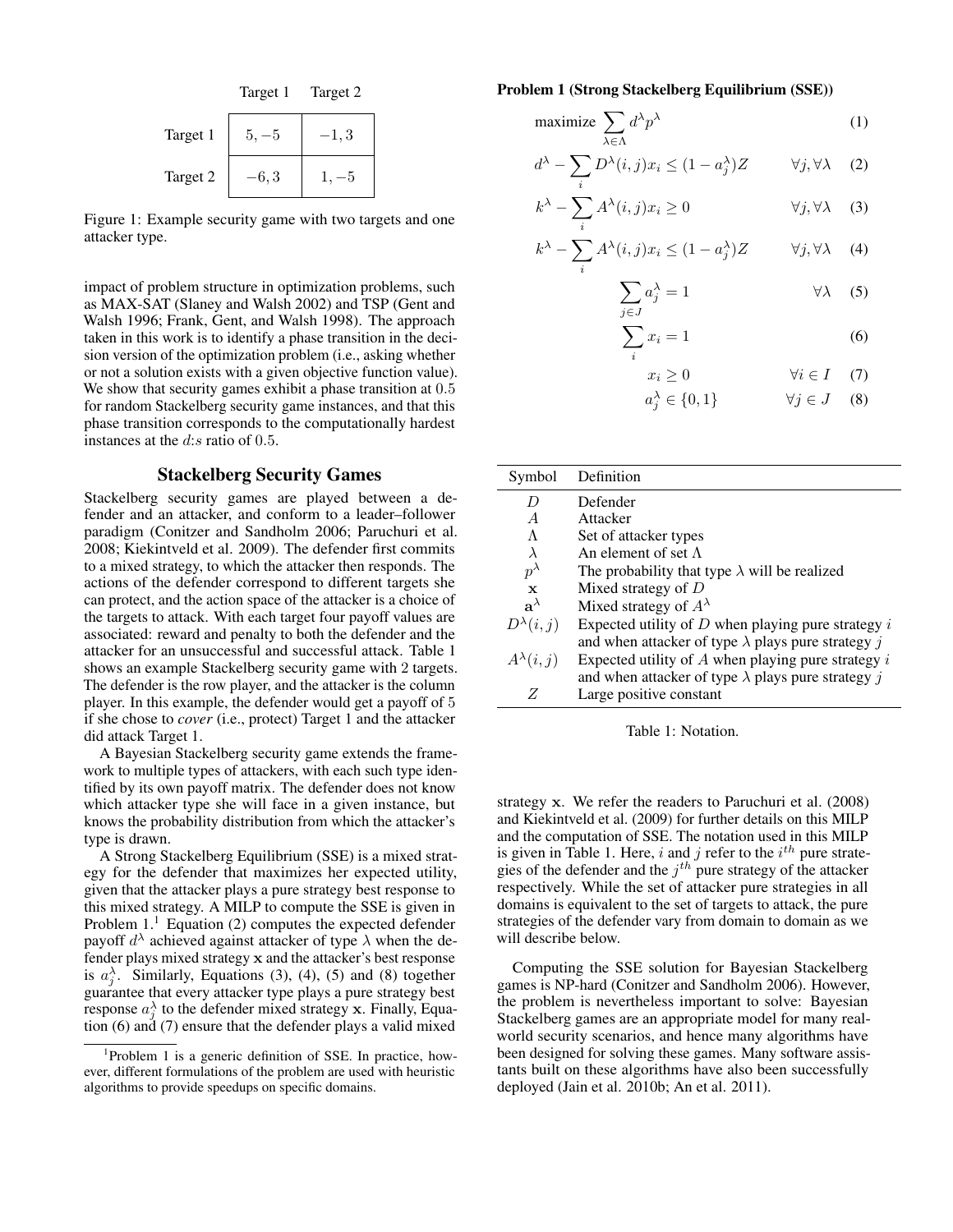# Security Domains

In this paper, we investigate the runtime performance of different algorithms for three different security domains. This section describes these domains.

# SPNSC Domain

SPNSC (Security Problems with No Scheduling Constraints) refers to a security domain with distinct targets, a set of defender resources and many attacker types. Each defender resource can defend any one target, and there are no scheduling constraints on the defender. Thus, in this domain, a pure strategy  $i$  of the defender is a joint allocation of all defender resources to targets. Two different representations have been proposed for modeling SPNSC problems.

General-sum representation. This representation models every possible combination of actions of the defender's resources as a pure strategy for the defender. Thus, the number of defender pure strategies for this domain is exponential in the number of defender resources. Three algorithms, MultipleLPs (Conitzer and Sandholm 2006), DOBSS (Paruchuri et al. 2008) and HBGS (Jain, Kiekintveld, and Tambe 2011), have been proposed to compute SSE for this representation. A real-world application of SPNSC is setting up vehicular inspection checkpoints at the Los Angeles International Airport, as implemented in ARMOR (Pita et al. 2008; Jain et al. 2010b), which was deployed in August, 2007. ARMOR models the problem as an SPNSC problem and uses DOBSS to compute the SSE.

Security game compact representation. This representation only captures the probability of the *defender* covering any particular target, since the expected utilities of both the defender and the attacker in a security game only depends on the target attacked and the probability of defender protecting that target. ERASER (Kiekintveld et al. 2009) is the only algorithm that has been proposed for computing SSE for Bayesian Stackelberg games represented in this form.

# SPARS Domain

The SPARS (Security Problems with ARbitrary Schedules) domain (Jain et al. 2010a) models a setting in which defender resources may not be homogeneous, and are required to satisfy scheduling constraints. A practical example is the scheduling problem faced by the US Federal Air Marshals Service, where every air marshal is a defender resource who has to obey spatio-temporal and logistical constraints in selecting flight tours. In a SPARS problem instance, a resource (e.g., an air marshal) selects a schedule (e.g., a flight tour), where each schedule can cover multiple targets (e.g., flight tour spans multiple flights). Thus, each resource is capable of protecting multiple targets. Therefore, in this domain, a pure strategy i of the defender is a joint schedule of all defender resources. ASPEN (Jain et al. 2010a) is the only algorithm that has been proposed to compute optimal solutions for SPARS instances; it is based on a branch-and-price algorithm (Barnhart et al. 1994). The IRIS (Jain et al. 2010b) system was deployed in October 2009 to solve the scheduling problem faced by the Federal Air Marshal Service; it models the problem as a SPARS problem and uses the ASPEN algorithm.

# SPPC Domain

We introduce a new security domain: Security Problems with Patrolling Constraints (SPPC). This is a generalized security domain that allows us to consider many different facets of the patrolling problem. The defender needs to protect a set of targets, located geographically on a plane, using a limited number of resources. These resources start at a given target and then conduct a tour that can cover an arbitrary number of additional targets; the constraint is that the total tour length must not exceed a given parameter L. For example, if  $L = 5$ , then the length of the tour taken by each defender resource must not exceed 5 units. Thus, similar to the SPARS domain, a pure strategy  $i$  of the defender in this domain is a joint tour of all defender resources. The defender's objective is to find the optimal mixed strategy over tours for all its resources in order to maximize her expected utility. This domain captures properties of patrolling problems studied by researchers across many real-world domains (An et al. 2011; Bosansky et al. 2011; Vanek et al. 2011). We consider the two variants of this domain featuring different attacker models. In each case, because no other algorithms are available, we propose a novel algorithm for computing SSE.

Multiple Attackers. For this domain we propose a branchand-price based formulation for computing the optimal strategy for the defender, similar in spirit to ASPEN (Jain et al. 2010a). We omit the details of our algorithm for space reasons; they can be found in Section 2 of our online Appendix (http://teamcore.usc.edu/DTS/Appendix.pdf).

Bayesian Single Attacker. We also consider the Bayesian version of the patrolling domain, in which there is a single attacker with many potential types. For example, this problem is faced by the US Coast Guard when patrolling a set of targets along the port to protect against potential threats. The PROTECT system (An et al. 2011) deployed in April 2011, models this problem as an SPPC problem with a Bayesian single attacker. We propose a second branch-and-price algorithm for computing SSE in this domain; again the details are available in Section 3 of our online Appendix.

# Runtime Variation

As mentioned previously, this paper focuses on the runtime required by the different algorithms that compute solutions for instances of security games for the three domains described above. Figure 2 shows the runtime for computing solutions using DOBSS, ASPEN and multiple-attacker branch-andprice algorithm for the SPNSC, SPARS and SPPC domains respectively. (Recall that these three configurations are particularly interesting, as they are the ones that have been deployed in practice.) The  $x$ -axis in each figure shows the number of available resources to the defender, and the  $y$ -axis shows the runtime in seconds. In the SPNSC and the SPARS domains we define the number of resources as the number of officers available to the defender; in the SPPC domain, we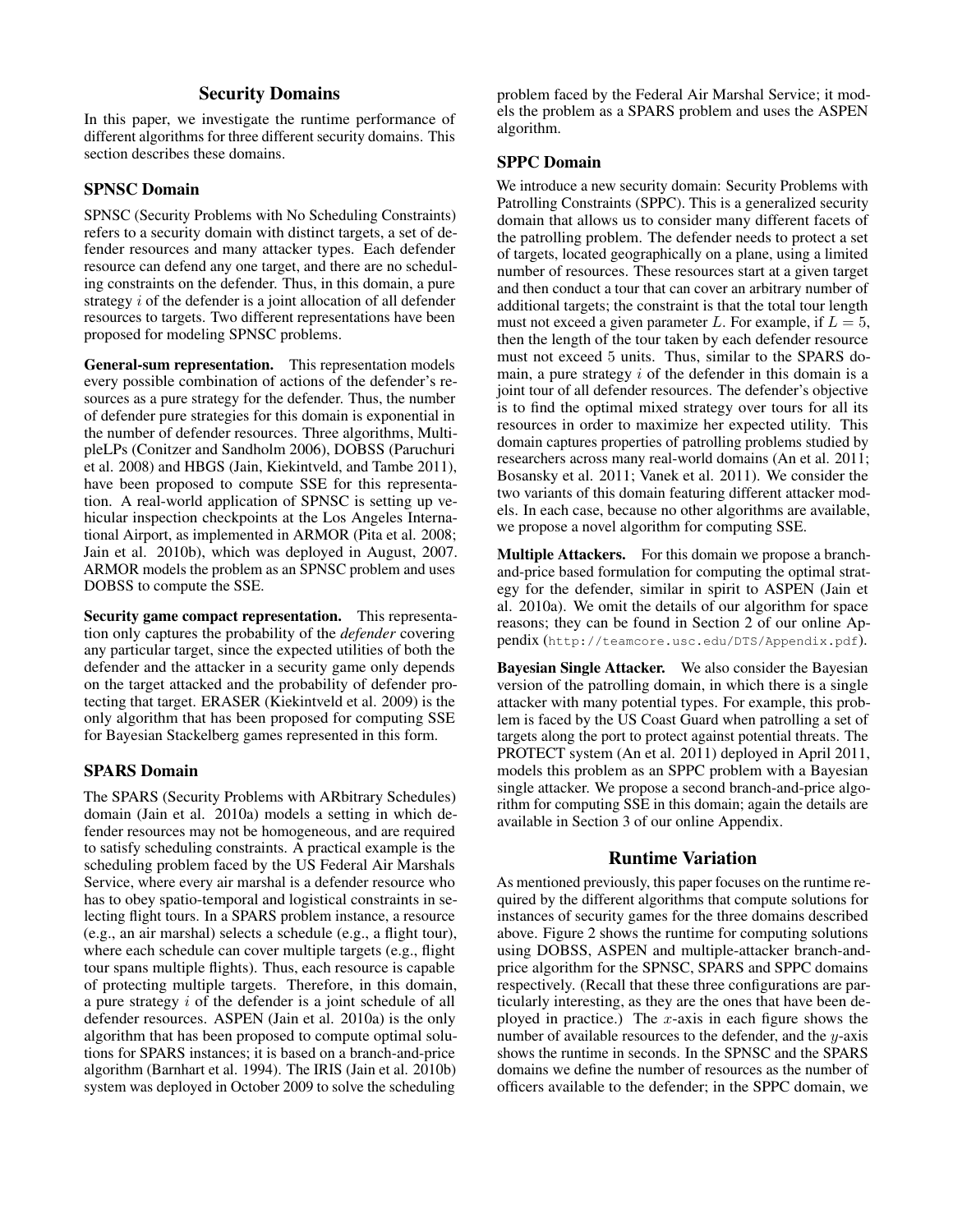

Figure 2: Average running time of DOBSS, ASPEN and multiple-attacker branch-and-price algorithm for SPNSC, SPARS and SPPC domains respectively.

define it as the maximum feasible tour length. These graphs show that there is no unified value of the number of defender resources which makes security game instances hard to solve. We also tried normalizing the number of resources by the number of targets, however, we found similar inconsistencies across different domains even with that normalization.

# Deployment to Saturation Ratio

We now propose the novel concept of the *deployment-tosaturation*  $(d:s)$  ratio, a concept that unifies the domain independent properties of problem instances across different security domains. Specifically, we consider the three security domains introduced before, eight different MIP algorithms (including two deployed algorithms), five different underlying MIP solvers, two different equilibrium concepts in Stackelberg security games, and a variety of domain sizes and conditions. We show experimentally that the hardest problem instances occur when the dts ratio is about 0.5. (Specifically, in our experiments, the hardest problem instances occurred at the d:s ratios between 0.48 and 0.54. However, because of discretization, we were not able to test all  $d:s$  ratios in all domains. Without exception, the hardest value was the feasible value closest to 0.5. This fact, in combination with our phase transition arguments presented at the end of the paper, lead us to conclude that the hardest region is precisely  $d:s = 0.5.$ 

More specifically, the deployment-to-saturation  $(d:s)$  ratio is defined in terms of *defender resources*, a concept whose precise definition differs from one domain to another. Given this definition, *deployment* denotes the number of defender resources available to be allocated, and *saturation* denotes the minimum number of defender resources such that the addition of further resources beyond this point yields no increase in the defender's expected utility. For the SPNSC and the SPARS domain, deployment denotes the number of available security personnel, whereas saturation refers to the minimum number of officers required to cover all targets with a probability of 1. For the SPPC domain, deployment denotes the maximum feasible tour length, while saturation denotes the minimum tour length required by the team of defender resources such that the team can tour all the targets with a probability of 1.

We now present results for all the three security domains. All the results shown below are averaged over 100 samples, and were collected on a machine with a 2.7GHz Intel Core i7 processor and 8GB main memory. In all graphs, the  $x$ -axis shows the  $d:s$  ratio and the y-axis shows the runtime in CPUseconds. Experiments were conducted using CPLEX 12.2 unless otherwise noted.

# SPNSC Domain

For this domain, we considered both the general-sum and security game compact representations.

General sum representation. We conducted experiments varying the algorithm, number of attacker types and number of targets. The results for the general sum representation are plotted in Figures  $3(a)$ ,  $3(b)$  and  $3(c)$ . The payoffs for the two players were selected uniformly at random: the payoffs for success and failure were selected from the ranges  $[1, 10]$ and  $[-10, -1]$  respectively.

Figure  $3(a)$  shows that the runtime required by all three algorithms (MultipleLPs, DOBSS and HBGS) peaks at  $d:s = 0.53$ . (While we would like to have observed peaks at  $d:s = 0.5$  in all of our experiments, we typically observed values that were slightly different. The explanation that might come first to mind is variance due to having measured an insufficient number of samples. However, there is also a more critical issue: because our numbers of resources and targets are discrete, we were not able to measure every  $d:s$  value. Here, 8 resources and 15 targets corresponded to  $d:s = 0.53$ .) This set of experiments considered 2 attacker types and 15 targets. Moreover, all the three algorithms required the maximum runtime when the d:s ratio was 0.53. For example, MultipleLPs required 27.9 seconds to compute the optimal solution. This experiment shows that computation is hardest for the SPNSC problem instances when the  $d:s$  ratio is about 0.5.

The next two experiments study runtime variation when the number of targets and the number of types in the domain vary. Figure 3(b) varies the number of targets in the domain from 10 to 15. Similarly, Figure 3(c) varies the number of types from 2 to 3 in the security domain. For example, DOBSS took 1.8 seconds on average for instances with 3 attacker types at the  $d$ :s ratio of 0.5 (5 resources and 10 targets),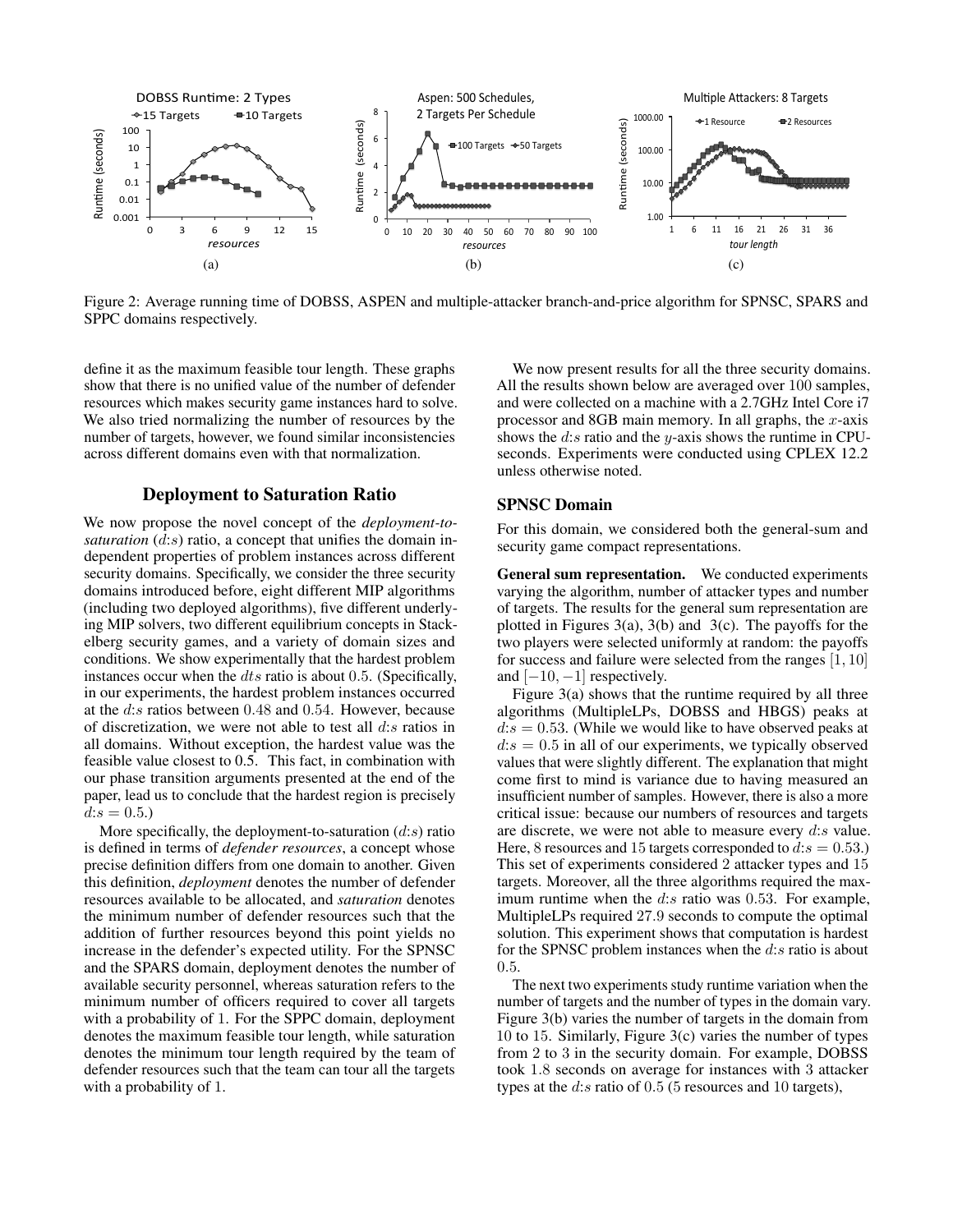

Figure 3: Average runtime of computing the optimal solution for a SPNSC problem instance. The vertical dotted line shows  $d:s = 0.5$ .

We also ran experiments with BRASS, which computes an  $\epsilon$ -Stackelberg equilibrium (Pita et al. 2010). These results are shown in Figure 3(d). The hardest instances for BRASS in a domain with 15 targets corresponded to a  $d:s$  ratio of 0.53 (8 resources), with BRASS taking 17 seconds.

Security game compact representation. We conducted experiments with ERASER that varied the number of targets and the number of attacker types. We generated payoffs for the players as before. Figure 3(e) shows our results for problem instances with 2 attacker types and both 50 and 75 targets. For example, the runtime required for 75 targets for the d:s ratio of 0.49 (37 resources) was 1.8 seconds. This was the computationally hardest point for 75 targets. We also varied the number of types, and those results also confirmed our claim. These results can be found in Section 4 of our online Appendix.

Our next experiment investigated the effect on ERASER's runtime of changing its underlying solver and solution mechanism. We plot the runtime required by ERASER with CPLEX Primal Simplex, CPLEX Dual Simplex, CPLEX Network Simplex, CPLEX Barrier and GLPK Simplex methods. Again, we generated the payoffs and game instances as before. A sample result is that, for the  $d:s$  ratio of 0.50 (25 targets), the runtime required by CPLEX Dual Simplex was 0.9 seconds and the runtime required by GLPK Simplex was 1.6 seconds. TThese experiments again show that the d:s ratio of 0.5 corresponds with the computationally hardest instances across a range of underlying solver and solution mechanisms for the SPNSC domain.

#### SPARS Domain

We conducted experiments varying the length of a schedule, the number of targets and the number of schedules in SPARS problem instances. ASPEN was used to compute solutions. As before, payoffs for the two players were selected uniformly at random; the rewards for success were selected uniformly at random from the interval  $[1, 10]$ , and the penalty for failure uniformly at random from the interval  $[-10, -1]$ .

Figure 4(a) shows our results for SPARS problem instances with 100 targets and 500 schedules, when the number of targets covered by each schedule, denoted by  $|S|$ , was varied. For example, the runtime required for  $|S| = 2$  at the d:s ratio of 0.50 (20 deployed resources, 40 required for saturation) was 6.4 seconds. This was computationally the hardest point for  $|S| = 2$ . For  $|S| = 4$ , the computationally hardest point required 28.9 seconds at  $d:s = 0.5$  (10 available resources, 20 required for saturation).

Figure 4(b) shows the results for SPARS problem instances with 100 targets and 2 targets per schedule, considering 400 and 500 schedules. For example, the runtime required for 500 schedules for the  $d:s$  ratio of 0.50 (20 resources, 40 required for saturation) was  $6.4$  seconds. Figure  $4(c)$  shows the results for SPARS problem instances with 500 schedules, 2 targets per schedule for 50 and 100 targets. For example, the runtime required for 50 targets for the d:s ratio of 0.50 (10 resources, 20 required for saturation) was 1.9 milliseconds which, again, was the computationally hardest point for 50 targets.

# SPPC Domain

We present results for both the multiple attacker and the Bayesian single attacker variants in Figure 5. Figure 5(a) shows the results for the multiple attacker SPPC domain with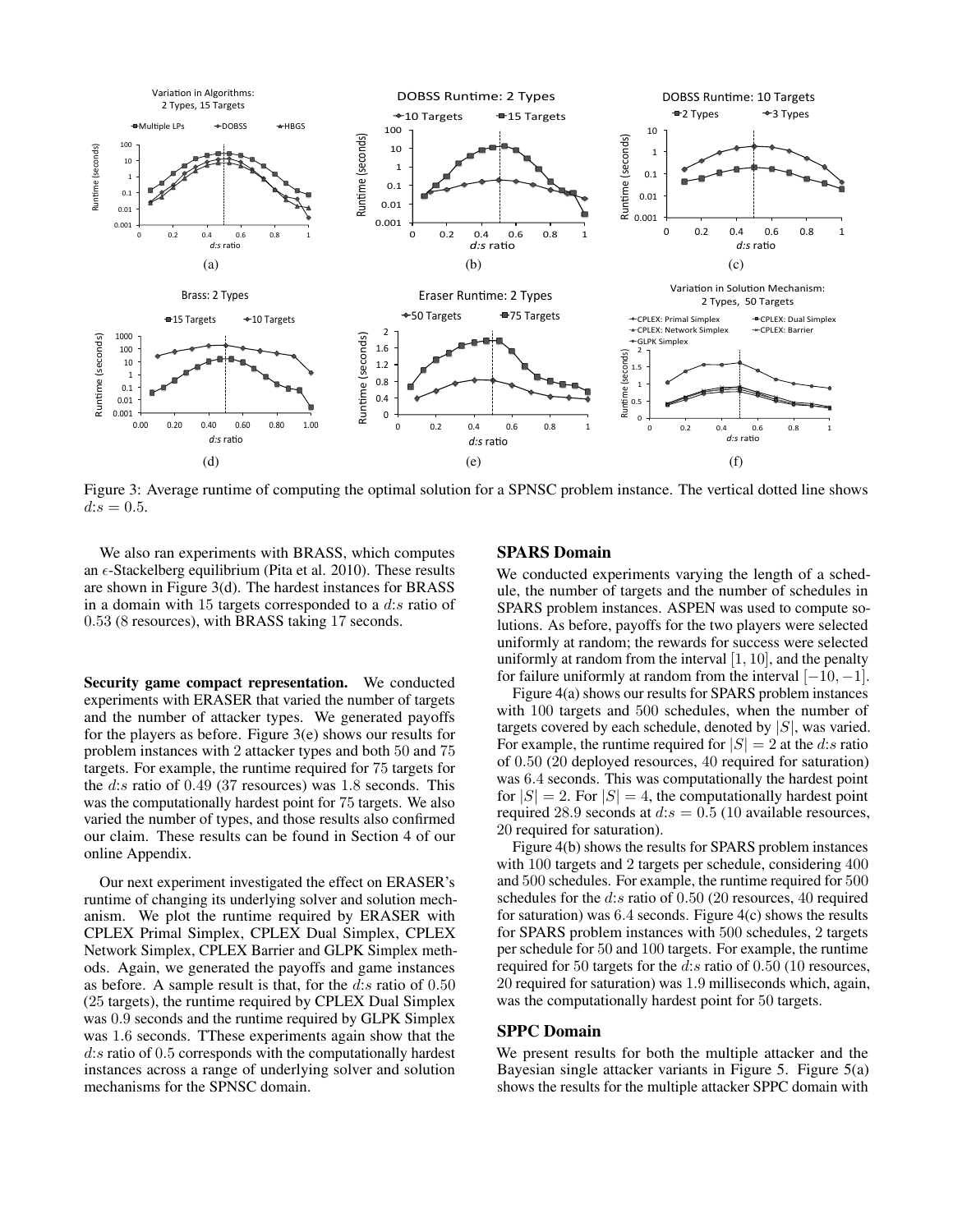

Figure 4: Average runtime of computing the optimal solution for a SPARS game using ASPEN. The vertical dotted line shows  $d:s = 0.5$ .



Figure 5: Average runtime for computing the optimal solution for a patrolling domain. The vertical dotted line shows  $d:s = 0.5$ .

1 defender resource, and with the number of targets varying from 6 to 8. For example, for the  $d:s$  ratio of 0.50, the algorithm took 108.2 seconds to compute the optimal solution. Figure 5(b) shows the runtime required to compute the optimal solution for the multple attacker SPPC domain with 8 targets. It varies the number of defender resources from 1 to 2. For example, for the  $d:s$  ratio of 0.50, the algorithm took 144.0 seconds to compute the optimal solution for 2 resources. This was again the computationally hardest point.

Similarly, Figure 5(c) shows the runtime required for our branch-and-price based algorithm to compute an optimal solution for the Bayesian single attacker SPPC domain with 8 targets and 1 defender resource, along with the probability p that the decision problem is solvable. It varies the number of types from 1 to 2. For example, for the  $d:s$  ratio of 0.50, the algorithm took 2.0 seconds to compute the optimal solution for 1 type.

#### Implications of our Findings

We have provided evidence that the hardest random Stackelberg game instances occur at a deployment-to-saturation ratio of 0.5. This finding has two key implications.

First, it is important to compare algorithms on hard problems. If random data is used to test algorithms for security domains, it should be generated at a  $d:s$  ratio of 0.5. There has indeed been a significant research effort focusing on the design of faster algorithms for security domains. Random data has often been used; unfortunately, we find that it tends not to have come from the  $d:s = 0.5$  region. (Of course, the concept of a deployment-to-saturation ratio did not previously exist; nevertheless, we can assess previous work in terms of the  $d:s$  ratio at which data was generated.) For example, Jain, Kiekintveld, and Tambe (2011) compared the performance of HBGS with DOBSS and MultipleLPs, but they only compared d:s ratios between 0.10 and 0.20. Similarly, Pita et al. (2010) presented runtime comparisons between different algorithms, varying the number of attacker types in the security domain; all experiments in this paper were fixed at  $d:s = 0.30$  (10 targets, 3 resources). Jain et al. (2011) showed scalability results for RUGGED, testing at  $d:s$  ratios of 0.10 and (mostly) 0.20. Runtime results have also been presented in other security settings (Dickerson et al. 2010; Vanek et al. 2011; Bosansky et al. 2011); these algorithms compute defender strategies for networked domains. Their experiments keep the number of resources fixed and increase the size of the underlying network; however, none of these papers provides enough detail about how instances were generated to allow us to accurately compute the d:s ratio.

To make it easier for future researchers to test their algorithms on hard problems, we have written a benchmark generator for security games that generates instances from  $d:s = 0.5$ . This generator is written in Java, and is available for download at http://teamcore.usc.edu/DTS. It allows users to generate instances for all domains described above, as well as to compute solutions for all the algorithms mentioned in this research. It also allows switching between GLPK and CPLEX.

Second, we observe that intermediate values of the  $d:s$ ratio, the computationally hard region, is also the region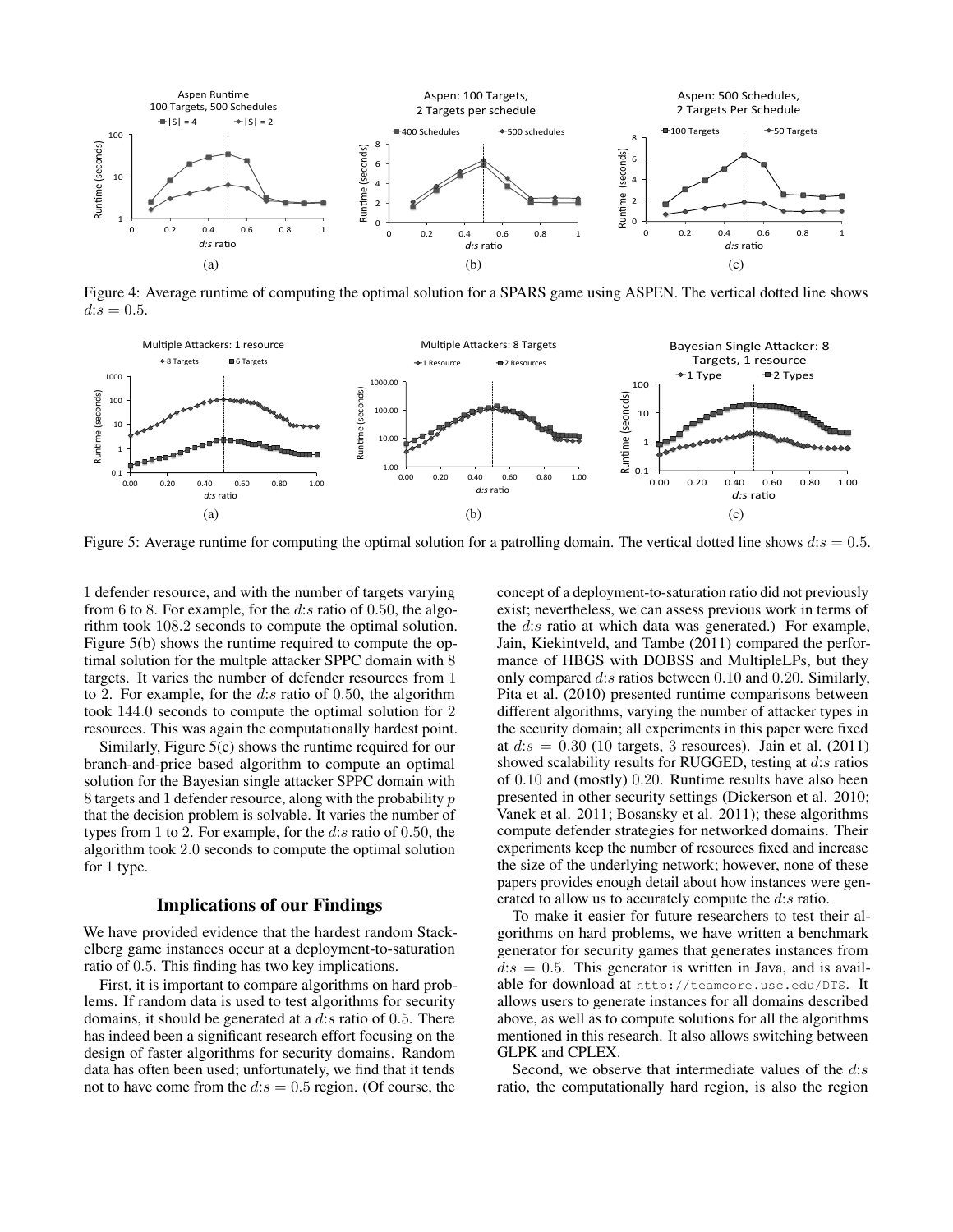

Figure 6: The difference between expected defender utilities from ERASER and a naïve randomization policy. The vertical line shows  $d:s = 0.5$ .

where optimization is most valuable and hence where security officials are most likely to seek help in optimizing their resource deployment. If the  $d:s$  ratio is large, there are enough resources to protect almost all targets, and performing a rigorous optimization offers little additional benefit. If d:s is small, there are not enough resources for optimized deployment to have a significant impact. To make this intuition concrete, we show an example from random data from the SPNSC domain in Figure 6. We present results for 50 and 75 targets, each averaged over 100 random instances. The x-axis plots the d:s ratio, and the y-axis shows the difference between the defender utilities obtained by the optimal strategy and a naïve randomization strategy. A low utility difference implies that the naïve strategy is almost as good as the optimal strategy, whereas a high difference shows that it is worthwhile to invest in computing the optimal strategy. The naïve strategy we use here prioritizes targets based on the attacker's payoff for successfully attacking a target, and then uniformly distributes its resources over twice as many top targets as the number of resources. For example, at a  $d:s$ ratio of 0.5, for 50 targets, the difference in utilities between the optimal solution and the solution from the randomized strategy was 5.07 units, whereas it was 0.21 units at a  $d:s$ ratio of 1. This suggests that computationally hard settings are also those where security forces would benefit the most from adopting nontrivial strategies; hence, researchers should concentrate on these problems.

#### Phase Transitions

All our runtime results show an easy-hard-easy computational pattern as the  $d:s$  ratio increases from 0 to 1, with the hardest problems at  $d:s = 0.5$ . Such easy-hard-easy patterns have also been observed in other NP-complete problems, most notably 3-SAT (Cheeseman, Kanefsky, and Taylor 1991; Mitchell, Selman, and Levesque 1992). In 3-SAT, the hardness of the problems varies with the clause-to-variable  $(c/v)$  ratio, with the hardest instances occurring at about  $c/v = 4.26$ . The SAT community has used the concept of *phase transitions* to better understand this hardness peak.

Phase transitions have also been used to study properties

of optimization problems. Specifically, one can derive the decision version of an optimization problem by asking "does there exist a solution with objective function value  $\geq k$ <sup>2</sup>", and then looking for a phase transition in the decision problem. This approach was pioneered by Gent et al. (1995), who studied the properties of four different optimization problems including TSP and Boolean circuit synthesis. They computed the optimal tour length from the TSP optimization problem, and then used this value as  $k$  to define the decision version of the TSP instance. They showed that a phase transition in the solubility of this problem corresponded to the computationally hardest region. The same approach was later also used by Gent and Walsh (1996).

In the context of game theory, phase transitions have been used to analyze the efficiency of markets in adaptive games (Savit, Manuca, and Riolo 1999) and the probability of cooperation in evolutionary game theory (Hauert and Szab 2005). To our knowledge, our work is the first that identifies such structural properties in the context of Stackelberg security games.

#### Phase Transitions in Security Games

We begin by defining the decision version of the SSE optimization problem, which we denote  $SSE(D)$ .  $SSE(D)$  asks whether there exists a defender strategy that guarantees expected utility of at least the given value  $D$ . We want to claim that a phase transition in the decision problem correlates with the hardest random problem instances. However, we obtain different phase transitions for different values of D. Following Gent et al. (1995), we define  $D^*$  as the median objective function value achieved in the SSE optimization problem when the  $d:s$  ratio is set to 0.5. (Observe that this definition guarantees that at a d:s ratio of 0.5, exactly  $50\%$ of problem instances will have a feasible solution. On the other hand, it does not guarantee that there will be a phase transition—i.e., a sharp change—in the probability of solvability.) We estimated  $D^*$  by sampling 100 random problem instances at  $d:s = 0.5$ , and computing the sample median of their objective function values.

Claim 1 *As the* d*:*s *ratio varies from* 0 *to* 1*, the probability* p *that a solution exists to SSE(*D<sup>∗</sup> *) exhibits a phase transition at* d*:*s = 0.5*. This phase transition is independent of the security domain or its representation. Furthermore, this phase transition aligns with the computationally hardest instances.*

To support this claim, we computed the probability of solvability of the decision problem  $SSE(D^*)$  for all the security domains and algorithms mentioned above. We only include one result from each of the three domains here; the rest can be obtained from Section 5 of our online Appendix. The results are shown in Figure 7. The  $x$ -axis shows the  $d:s$  ratio as before, the primary  $y$ -axis shows the runtime in seconds, and the secondary y-axis shows the probability  $p$  of finding a solution to  $SSE(D^*)$ . We plot runtimes using solid lines, as before, and plot  $p$  using a dashed line. Figure  $7(a)$ presents results for the DOBSS algorithm for the SPNSC domain for 10 targets and 2 and 3 attacker types. As expected, the d:s ratio of 0.5 corresponds with  $p = 0.51$  as well as the computationally hardest instances; more interestingly,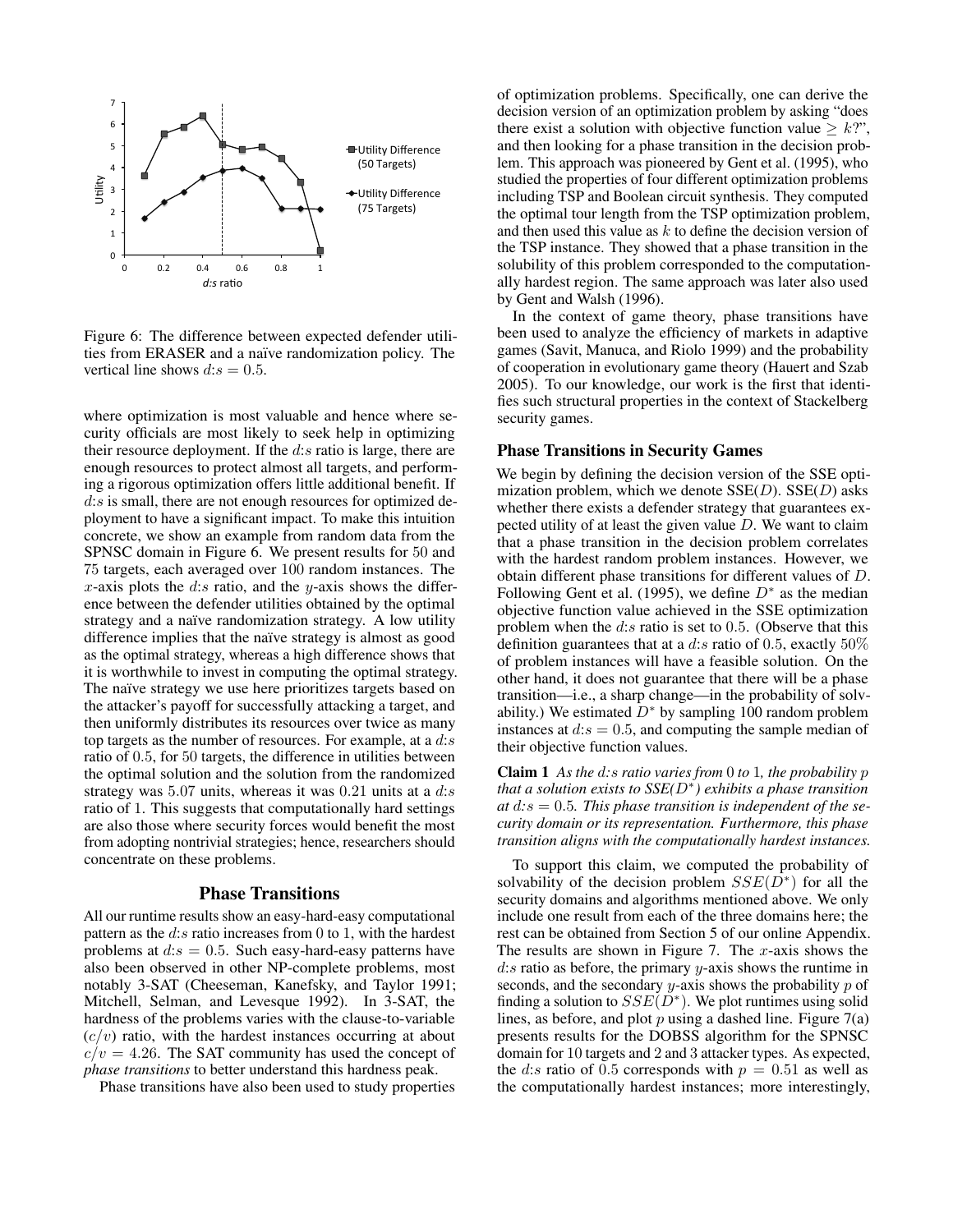

Figure 7: Average runtime for computing the optimal solution for an example setting for all the three security domains, along with the probability p plotted on the secondary y-axis. The vertical dotted line shows  $ds = 0.5$ .

we observe that  $p$  undergoes a phase transition as the  $d:s$ grows. Similarly, Figure 7(b) shows results for the ASPEN algorithm for the SPARS domain with 100 targets, 2 targets per schedule and 400 and 500 schedules, and Figure 7(c) shows results for the multiple attacker SPPC domain for 1 defender resource. In both cases, we again observe a phase transition in p.

One might wonder how we can decide that the increase in  $p$  is steep enough to be called a phase transition. We know from both the experimental and theoretical literature on phase transitions in decision problems that the transition becomes steeper as problem size increases, approaching a step function in the limit (Kirkpatrick and Selman 1994; Friedgut 1998). This is a property that we can check for experimentally. We conducted experiments in the SPNSC domain, since it is the easiest to solve at widely varying problem sizes; the results are shown in Figure 8. The  $x$ -axis shows the  $d:s$  ratio, and the y-axis shows the probability  $p$ of finding a feasible solution to the decision version of a corresponding SPNSC problem; we plot results for problem instances with 50, 100 and 150 targets. We observe the desired result: the phase transition indeed becomes sharper as the number of targets increases.

### **Conclusions**

Stackelberg security games are a widely studied model of security domains, with important deployed applications. We introduced the concept of the deployment-to-saturation  $(d:s)$ ratio, a domain-spanning measure of the density of defender coverage in any security problem. We showed that the computationally hardest random instances of such games occur at a d:s ratio of 0.5. Our evidence for this correlation of the d:s ratio of 0.5 with the computationally hardest instances was based on eight different algorithms, two deployed in realworld applications, and in each case variations in the number of targets, attacker types, solvers used to solve them, and/or different underlying solution mechanisms; our results were robust across all of these settings. We provided evidence for two important implications of our results. First, researchers comparing and benchmarking algorithms for Stackelberg security games on random data should concentrate on problems with  $ds = 0.5$  (as, unfortunately, much previous work has failed to do); we wrote a free benchmark generator to help



Figure 8: Probability that the decision problem  $SSE(D^*)$ is soluble for SPNSC instances of three problem sizes. The phase transition gets sharper as the problem size increases.

researchers do this in the future. Second, we argued that problems of real-world interest are likely to arise in the computationally hardest region, around the  $d:s$  ratio of 0.5, and backed up this claim by showing that an extremely naïve defender strategy works almost as well as the optimal strategy at both large and small  $d:s$  values. We further demonstrated that this hard region corresponds to a phase transition in the probability that a corresponding decision problem for the Stackelberg security game has a solution.

### Acknowledgements

This research was supported by the United States Department of Homeland Security through the Center for Risk and Economic Analysis of Terrorism Events (CREATE) under grant number 2010-ST-061-RE0001, and Google Faculty Research Award and NSERC Discovery Grant. All opinions, findings, conclusions and recommendations in this document are those of the authors and do not necessarily reflect views of the United States Department of Homeland Security.